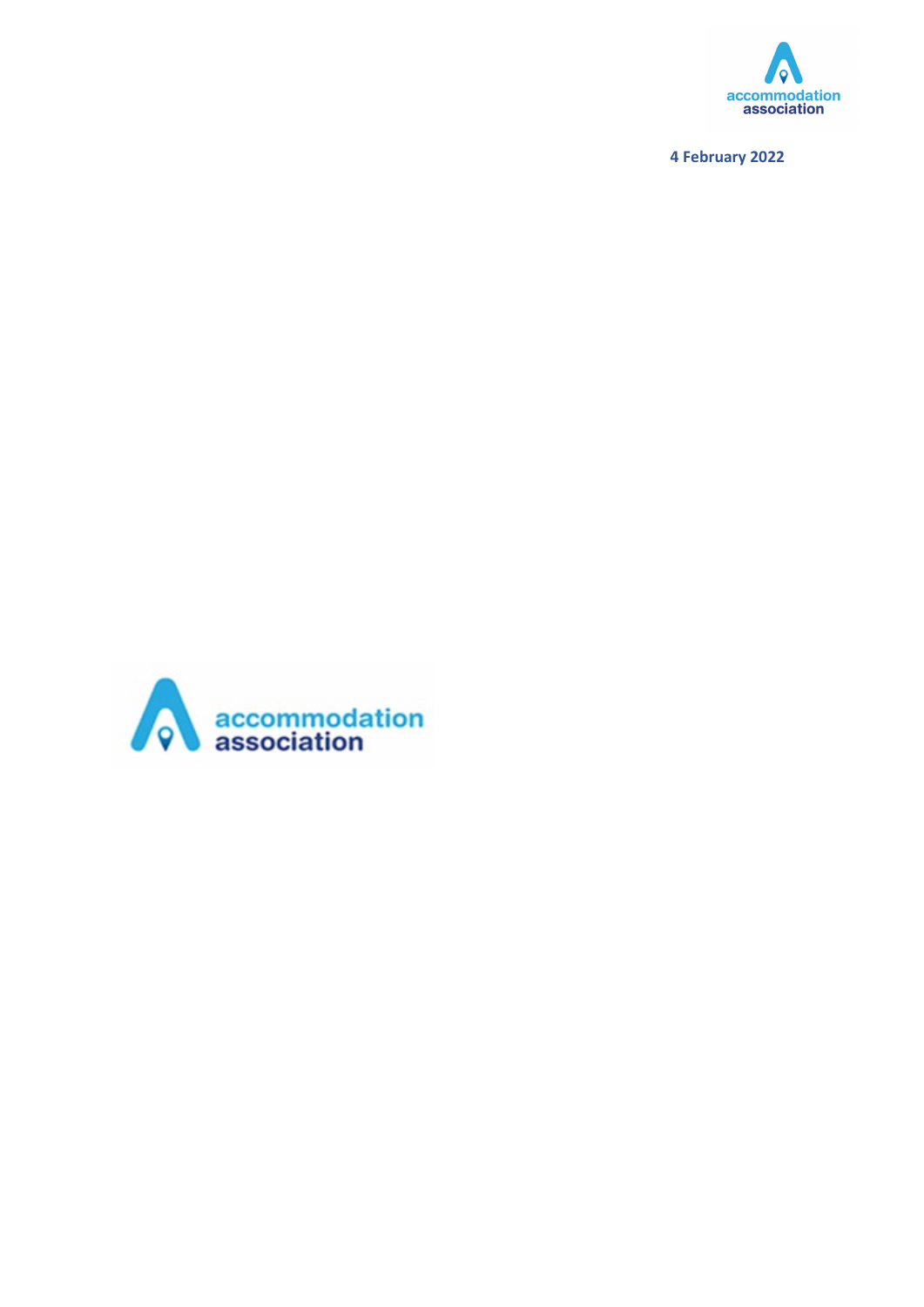

The Accommodation Association of Australia (AAoA) is pleased to provide the following submission to the New South Wales Department of Planning, Industry and Environment responding to the Pyrmont Place Peninsula Strategy (The Place Strategy) exhibition of sub-precinct master plans.

In all previous submissions the Association has been consistent in our support of The Place Strategy and strongly supports the economic vision of the Peninsula. Our interest in the Pyrmont Peninsula relates primarily to building on its economic potential, including jobs growth, economic growth and industry investment in tourism, entertainment, and hospitality to create a 'vibrant 24-hour cultural and entertain destination'.

Tourism is an important contributor to the NSW economy. Prior to COVID-19 tourism contributed \$42.5 billion (Tourism Consumption 2018-2019) to the NSW economy while directly and indirectly employing 278,200 people. The accommodation sector is a significant player in the tourism industry, directly contributing \$2.3 billion in GVA and directly employing 25,600 people, 14% of direct tourism employment.

The Accommodation Association notes that the current investment in hotels in the precinct has been considerable. Hotels have been strong commercial partners working in partnership with the ICC and providing other commercial inclusive jobs, opening Food and Beverage facilities to the public and contributing to the 24-hour economy.

Additional development and investment proposed by the tourism, entertainment and hospitality industry in the precinct need to be strongly supported. These investments are essential at a time where these sectors are seeking to recover from the COVID-19 pandemic, re-emerge on an international stage and ensure Sydney is a competitive, world class destination.

The Association strongly encourages DPE to work collaboratively with tourism and visitor economy stakeholders in the Pyrmont precinct to ensure any commercial requirements, and the commercial viability of developments are factored into consideration when finalising planning controls. Without this, the NSW Government risks seeing substantial investment evaporate at a time where the NSW economy cannot afford this.

Without a strong investment pipeline, Sydney risks becoming less competitive as a global destination, and as a result will attract fewer valuable visitors who spend less and do not generate as much economic activity as we could expect from more valuable visitors to Australia.